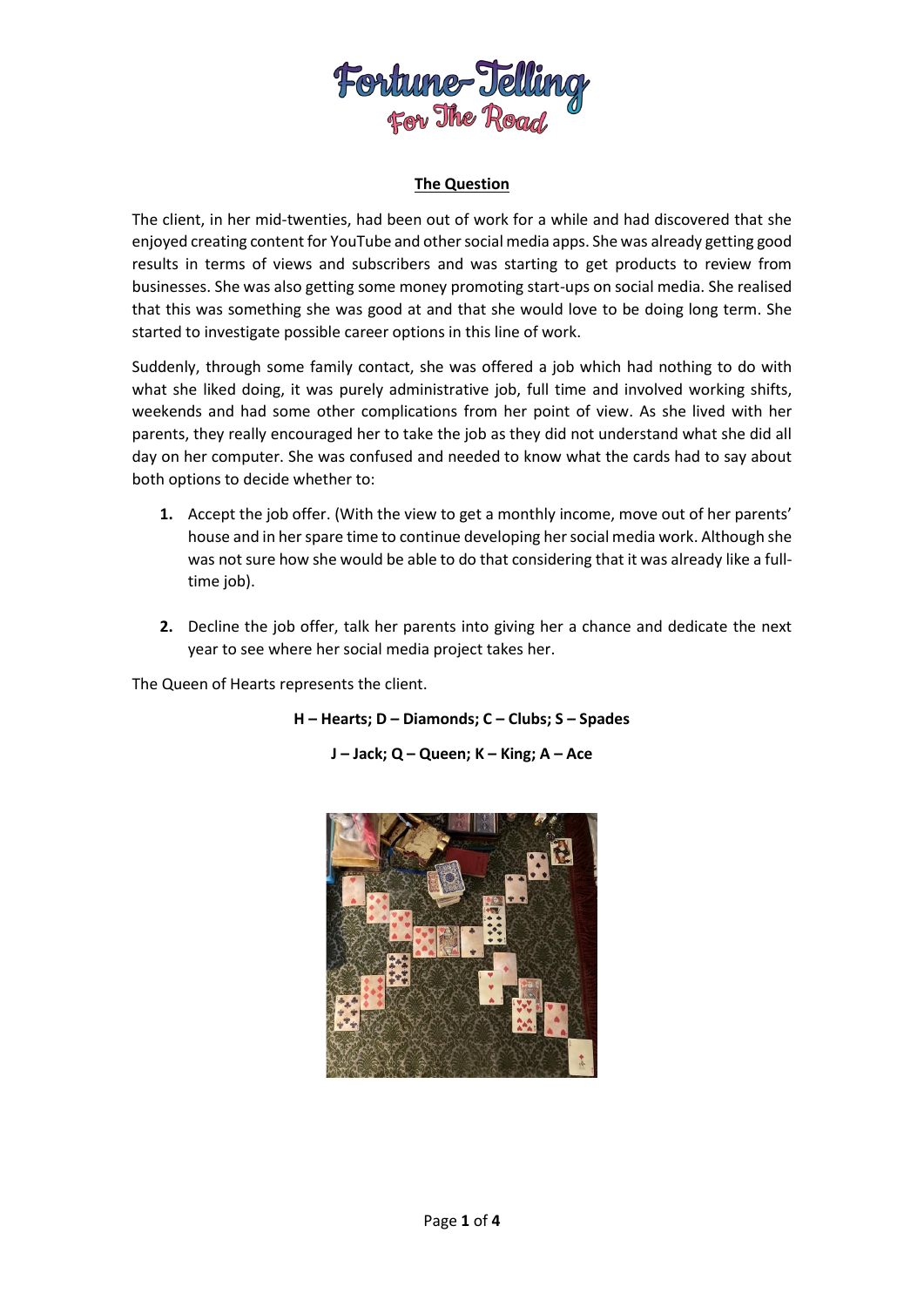

**Present**

In this layout we see the client, QH, in the centre, preceded by 8H and followed by 2C. This indicates that the client has gone from enjoying a stable and very pleasant period in her life (8H) to being faced with a dilemma, someone contacting her regarding a job/ considering accepting (handshake) some work deal (2C). Because the latter card is black and a club it indicates that the choice is not easy for the client to make and that it involves career/plans.

#### **Past**

In the diagonal line that represents the past, top left, we have the key card being the 7D, flanked by 2H and 7H. This confirms that the client has been enjoying a pleasant period in her life, being all cards red and two of them hearts. The 7D represents a search for something/learning period, mainly focused on materialisation of one's goals. Sevens in general represent a learning process, a focused and in depth. Because we also have the 7H in this line, it confirms that the client has been going through a learning process that is close to her heart and a dream of hers, something she loves doing. Having two 7s together, and red ones at that, confirms that this learning resonates with her on a spiritual level too, she feels fulfilled. The 2H could indicate that she has been enjoying a friendship that is somehow related to this learning process and that it has been giving her the support and guidance she needs. It could also indicate that there has been some love interest or flirting involved but not something serious, just something that has been making the client feel good.

## **Additional information**

The diagonal line indicating something that the client has no control over has the 9D as the key card, flanked by 8C and 10C. This shows that currently an improvement in financial/material situation (9D) is sandwiched between lots of obstacles. The 8C represents something like feeling imprisoned by consistent innumerable obstacles, like a mountain that one must climb to get somewhere. The 10C represents the end of a project that required a lot of hard work or feeling exhausted by work or difficulties overload. So, for the client to improve her economic situation at present she would have to consistently work very hard and/or do the kind of work that is not enjoyable for her and would leave her feeling exhausted at the end of the day.

Because this is all in the line of what is out of the client's control, we can deduce that any changes in her financial practical arrangements are not likely at present. Unless, she makes the decision to exchange the pleasant set up she has been enjoying up until now and make lots of consistent efforts doing something which involves a lot of hard work.

## **In the options lines we have the following:**

## **Future – Option 1**

# **Accepting the job:**

The main card we get here is the 4C, which indicates a stable job, not one that gets the client excited but just a way to make a living. The cards that surround it are 5S and QD. The 5S following the 4C, indicates that the job is somehow related to some mild depression or illness. The QD indicates a person, possibly female being practical, thinking about money. QD in relation to the 4C, as a job, shows a person, possibly our client in a practical mode, who is happy to be making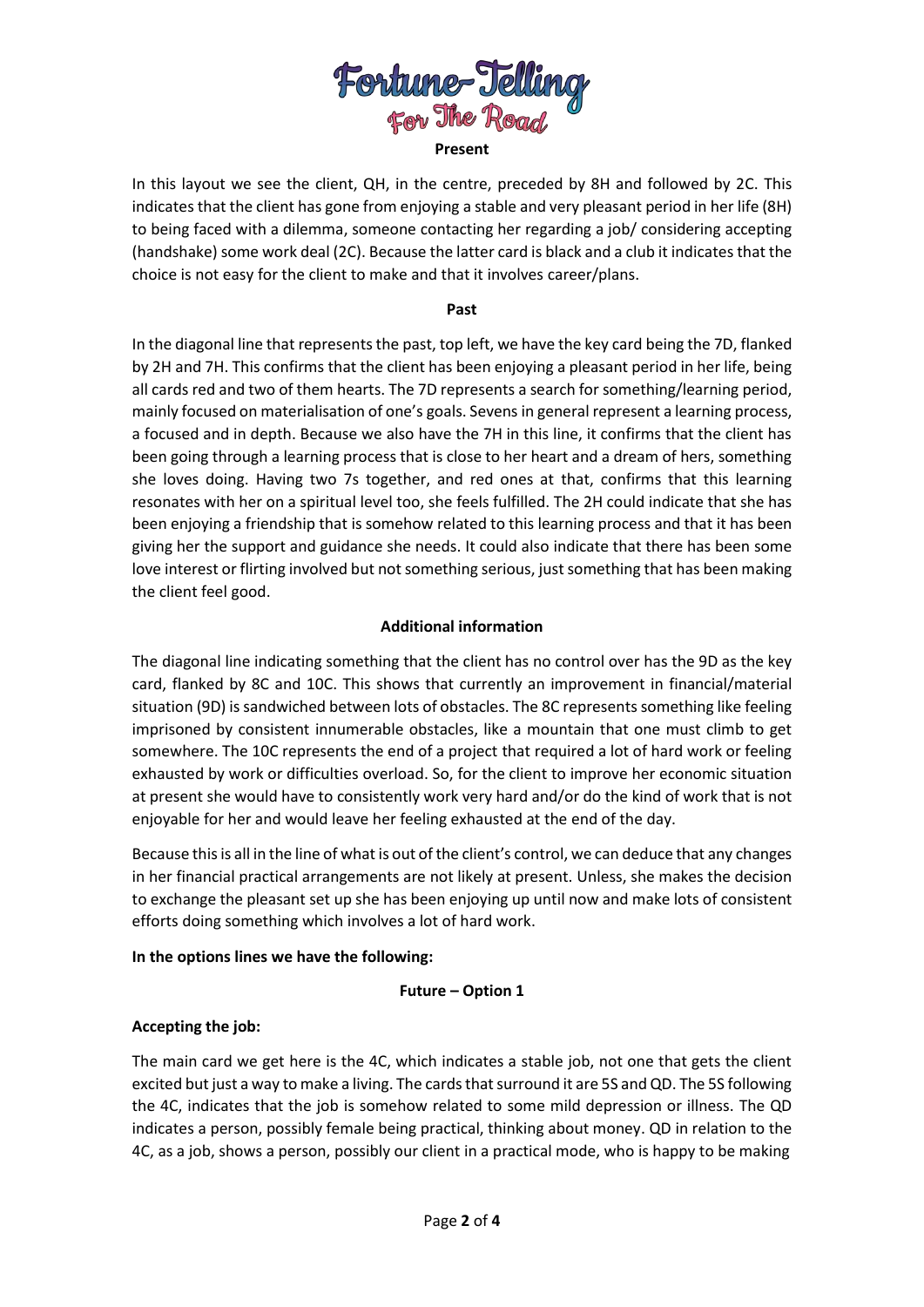

some money and being economically independent. QD could also indicate another person, maybe glamorous and practical, who has something to do with the job.

So, it seems that our client would have mixed feelings about this job if she accepted it. On one hand her day would feel dreary, 4C, and include some negativity, even possibly some mild depression (or experience some physical illness) (5S). On the other hand, there is the QD, which is a person, possibly female, feeling content to be earing some money and possibly spending it as well. If QD is another person related to the job, possibly a woman, it indicates that she somehow influences the client in relation to the job stability and benefits.

To get more information about the 5S, to see if depression/ illness is short lived and who does it apply to, I pull another card. I get QS, indicating that the depression/illness relates to a person, possibly a female, being unhappy or ill. This QS most likely represents the client if she takes the job but could also be another person at work who is negatively affecting the client.

To get more information about the QD, I pull two other cards, first we get JD, indicating someone young or young at heart starting some new job or project and being in a "learning mode", communicating a lot, possibly via email and phone calls. The next card is 9S, which indicates anxiety and turmoil. So, if the QD is an aspect of our client, we could say that at the beginning she would feel content with earning money and beginning a new project in her life but eventually there could be some anxiety and unhappiness, especially if we have in mind the 5S and QS we discussed in the previous paragraph. If the QD represents another person, someone practical, possibly a woman, related to the job, then we can see that at first they are perceived by the client positively/neutrally but then affect the client negatively.

## **Future – Option 2**

## **Staying on the current path and continuing with the social media project:**

Because all the cards in this option are red, it looks quite easy and enjoyable path.

The central card is the JD\*. This card could represent the client in the learning/ practical mode. I find that JDs often represent lots of communicating via emails, messages, social media, etc.

JD could also represent someone (or many people) young or young at heart that become/s important to the client if she goes with this option.

The JD is sandwiched between AD and 5H, indicating an important new beginning which could lead to making money, a profession or a practical goal open to success (AD) and someone who is happy with their daily routine, feeling healthy and positive (5H). It could also indicate that this new start-up (AD) could lead to the client meeting someone young and professional (or more than one person) who make her feel happy about herself (5H). This could even be someone who starts as a friend/professional relation (Jack of Diamonds) but leads to something more physical (body)/emotional that makes the client have a smile on her face (5H).

For more information on the AD, I pull another card from a different deck, and the card that comes up is 3H, meaning group support of family and friends surrounding this new beginning. Also, it could mean that the client is creating content that gets a good reaction from followers.